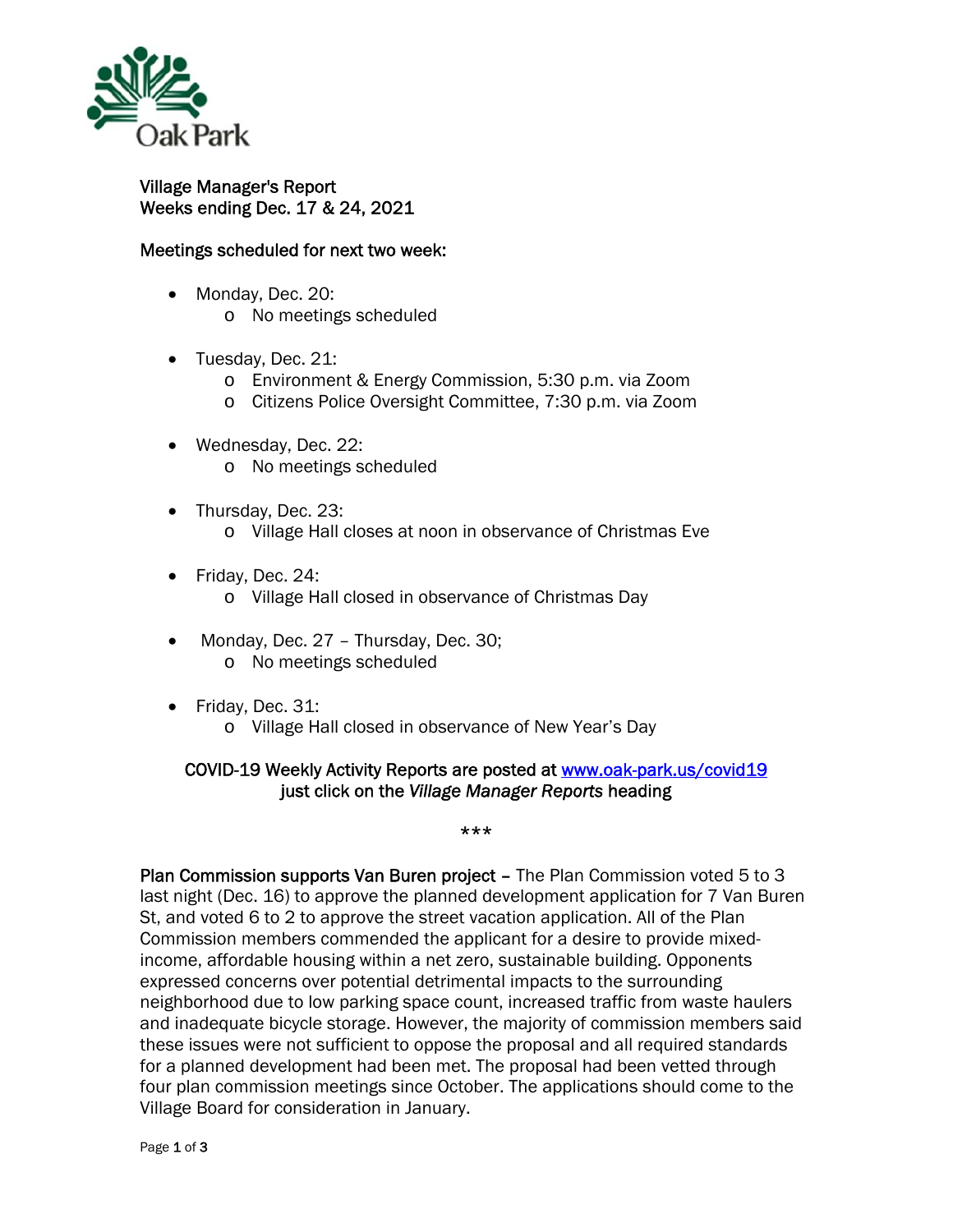Village Hall holiday hours – The Village Hall lobby will remain closed to the public through Jan. 3. However, services are being provided online and by appointments made through the 708.358.5700 number to the call center at Public Works. In observance of the upcoming holidays, the call center will close at noon on Thurs., Dec. 23 and remain closed all day Fri., Dec. 24 for the Christmas holiday. The call center also will be closed all day, Fri., Dec. 31 in observance of New Year's Day. Many services also are available at www.oak-park.us/onlineservices. Should an incident that doesn't quite rise to the level of a 911 emergency occur when Village Hall is closed, residents are urged to the Police Department non-emergency number 708.386.3800 for assistance. More information on Village Hall hours is posted online.

Pete's Market update – Village officials, both past and present, joined representatives from the developer to break ground Wednesday (Dec. 15) for the new Pete's Fresh Market that will be built on the north side of Madison Street between Oak Park and Wesley avenues. Village President Vicki Scaman and immediate past President Anan Abu-Talab along with Trustee Chibuike Enyia, Pete's Market executive and owner Stephanie Dremonas and others involved in the project, donned hardhats and grabbed ceremonial shovels to officially launch the project – more about the project is posted on the Village website. In the meantime, ComEd crews will begin relocating underground utilities Monday (Dec. 20) at Euclid Avenue from Washington Boulevard to the alley north of Madison Street. Parking passes have been provided to affected residences during the projected three-week utility relocation portion of the project.

Jackson Boulevard closure - Repairs to Forest Park's underground water meter vault began this week on Jackson Boulevard. Eastbound Jackson Boulevard traffic between Humphrey Avenue and Austin Boulevard will be detoured around the work site at Lombard Avenue for about three weeks.

Alley closures – The alley west of Marion Street and south of Pleasant Street will be closed during days for about three weeks beginning Monday (Dec. 20) to install underground conduit for the new development coming to the southwest corner of the intersection. Steel plates will be used to cover pavement openings and allow alley access when work is not occurring. The private contractor will be responsible for snow removal in the work area in the alley. Two-way traffic will be maintained on Pleasant Street. Residents of the condominium building west of the alley at 200 – 224 S. Maple Ave. will be allowed to park their vehicles in the surface parking lot of the funeral home during the alley work.

Sewer inspections – The annual ritual of inspecting sewer mains via video camera began this week. The upcoming sewer televising project will begin December 16 on Maple Avenue between Jackson Boulevard and Harrison Street. Partial lane closures are expected. Crews will inspect 17 locations throughout Oak Park over about three weeks.

Holiday traffic enforcement – The Oak Park Police Department is participating in a national enforcement campaign to crack down on impaired and unbuckled drivers